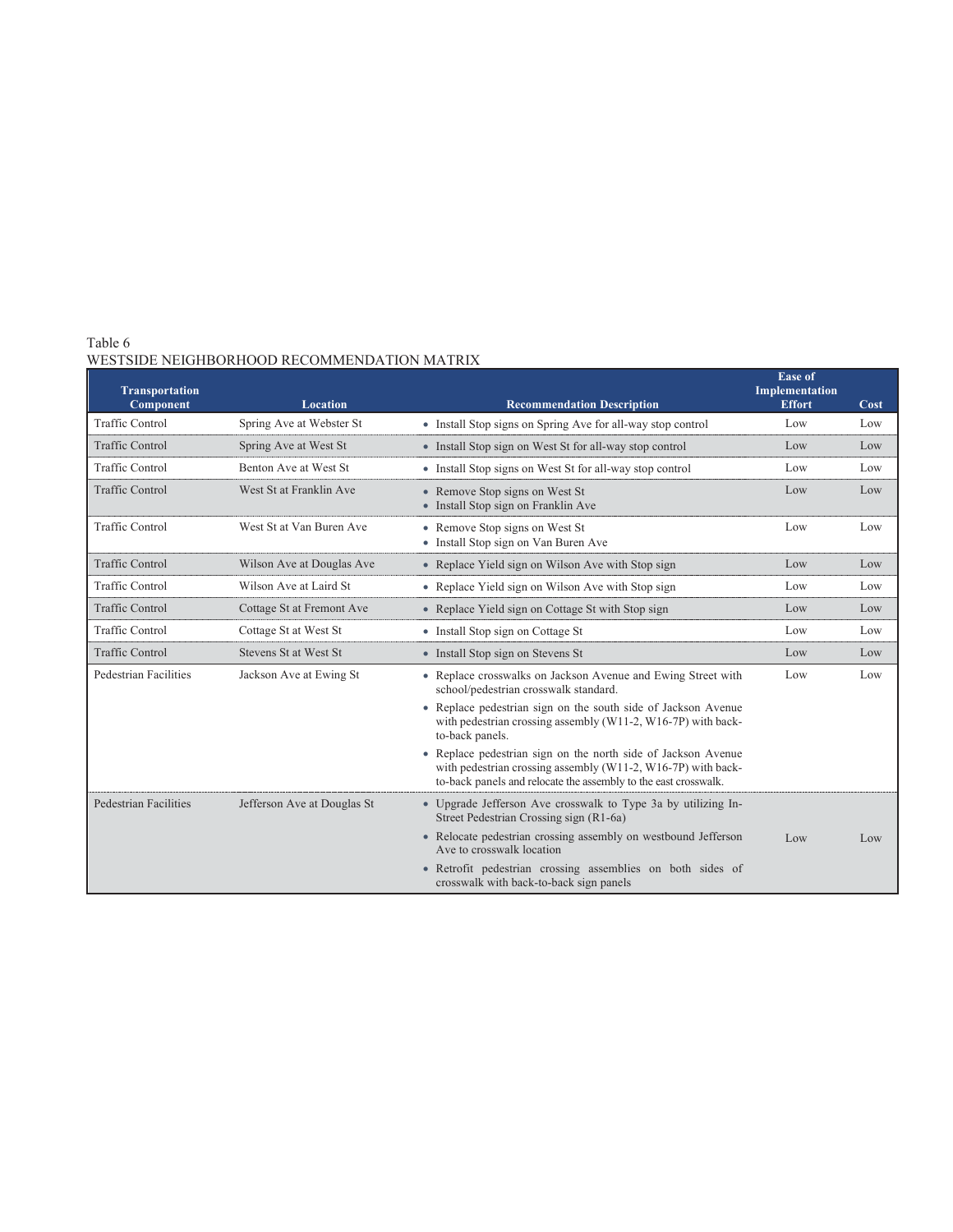| <b>Transportation</b><br>Component | <b>Location</b>             | <b>Recommendation Description</b>                                                                                                                                                    | <b>Ease of</b><br>Implementation<br><b>Effort</b> | Cost |
|------------------------------------|-----------------------------|--------------------------------------------------------------------------------------------------------------------------------------------------------------------------------------|---------------------------------------------------|------|
| Pedestrian Facilities              | Jefferson Ave at Parkway Dr | • Relocate pedestrian advance crossing assembly on westbound<br>Jefferson to crosswalk location; replace Ahead plaque (W16-9P)<br>with diagonal arrow plaque (W16-7P)                | Low                                               | Low  |
|                                    |                             | • Retrofit pedestrian crossing assemblies on both sides of<br>crosswalk with back-to-back sign panels                                                                                |                                                   |      |
|                                    |                             | • Replace School sign east of intersection with pedestrian advance<br>crossing assembly $(W11-2, W16-9P)$                                                                            |                                                   |      |
| Pedestrian Facilities              | Spring Ave at Webster St    | • Replace crosswalks on east approach of Spring Ave and south<br>approach of Webster St with school/pedestrian crosswalk<br>standard                                                 | Low                                               | Low  |
|                                    |                             | • Install school/pedestrian crosswalks on west approach of Spring<br>Ave and north approach of Webster St                                                                            |                                                   |      |
|                                    |                             | · Remove school crossing sign assemblies from existing<br>crosswalk on Spring Ave                                                                                                    |                                                   |      |
| Pedestrian Facilities              | Spring Ave at Big Rail Dr   | • Remove crosswalk, in-street pedestrian crossing sign, and<br>school crossing and school advance crossing assemblies on<br>Spring Ave                                               | Low                                               | Low  |
|                                    |                             | • Revise WJHS school walk route map to channel pedestrians to<br>the controlled crossings on Spring Ave at Webster St and<br>Washington St                                           |                                                   |      |
| Pedestrian Facilities              | Mill St at Douglas Ave      | • Upgrade pedestrian crossings on Mill St to Type 3b on south<br>approach and Type 2 on north approach by installing school<br>advance crossing assemblies (S1-1, W16-9P) on Mill St |                                                   |      |
|                                    |                             | • Relocate School crossing sign on north approach of Mill St to<br>south approach                                                                                                    | Low                                               | Low  |
|                                    |                             | · Replace old standard School crossing signs on Mill St with<br>current school crossing assemblies (S1-1, W16-7P) with back-<br>to-back panels on both sides of crosswalk            |                                                   |      |
|                                    |                             | • Install school/pedestrian crosswalks on Douglas approaches                                                                                                                         |                                                   |      |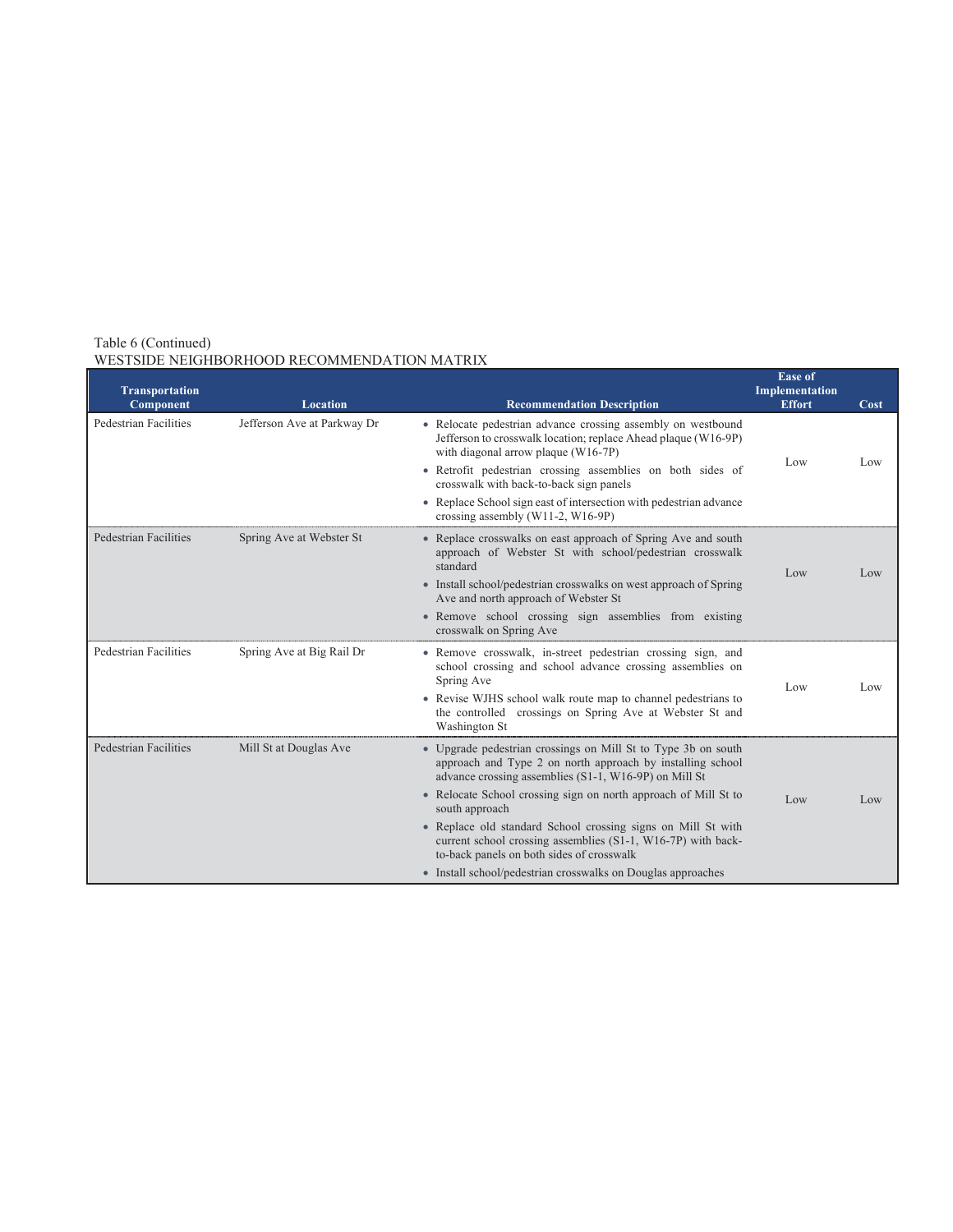| <b>Transportation</b><br>Component | <b>Location</b>                                                                                                                                                                                                                                                                                                                                                                                                                                              | <b>Recommendation Description</b>                                                                                                             | <b>Ease of</b><br>Implementation<br><b>Effort</b> | Cost   |
|------------------------------------|--------------------------------------------------------------------------------------------------------------------------------------------------------------------------------------------------------------------------------------------------------------------------------------------------------------------------------------------------------------------------------------------------------------------------------------------------------------|-----------------------------------------------------------------------------------------------------------------------------------------------|---------------------------------------------------|--------|
| Pedestrian Facilities              | Jefferson Ave at West St                                                                                                                                                                                                                                                                                                                                                                                                                                     | • Upgrade pedestrian crossing on Jefferson to Type 3b by<br>installing pedestrian advance crossing assemblies (W11-2,<br>W16-9P) on Jefferson | Low                                               | Low    |
|                                    |                                                                                                                                                                                                                                                                                                                                                                                                                                                              | • Retrofit pedestrian crossing assemblies on both sides of<br>crosswalk with back-to-back sign panels                                         |                                                   |        |
| <b>Pedestrian Facilities</b>       | Benton Ave at Eagle St (N, S, W)<br>Benton Ave at Webster St (N, S, W)<br>Spring Ave at Washington St (W)<br>Spring Ave at Eagle St (W)<br>Douglas Ave at Washington St (W)<br>Franklin Ave at Washington St (W)<br>Jefferson Ave at Ewing St (N, S)<br>Jefferson Ave at Eagle St (N)<br>Mill St at Benton Ave (E, W)<br>Eagle St at Franklin Ave (W)<br>Jackson Ave at West St (E)<br>Jackson Ave at Ewing St (N, E, W)<br>Douglas Ave at Jefferson Ave (N) | • Replace old-standard and parallel-line crosswalks with City's<br>school/pedestrian crosswalk standard                                       | Low                                               | Low    |
| <b>Pedestrian Facilities</b>       | Spring Ave at Eagle St (S)<br>Jefferson Ave at West St (N, S)<br>Benton Ave at Parkway Dr (E)<br>Benton Ave at Laird St (E, W)<br>Benton Ave at West St (N, S, E, W)<br>Eagle St at Franklin Ave (E)                                                                                                                                                                                                                                                         | • Install new school/pedestrian crosswalk                                                                                                     | Low                                               | Low    |
| <b>Pedestrian Facilities</b>       | Douglas Ave (Laird-West)                                                                                                                                                                                                                                                                                                                                                                                                                                     | • Install sidewalk on north side of Douglas Ave from West St to<br>165 feet west of Laird St through City's Sidewalk Gap Program              | Medium                                            | Medium |
| <b>Bicycle Facilities</b>          | Jackson Ave (Mill-Centennial Ct)<br>Parkway Dr (Jefferson-cul-de-sac)                                                                                                                                                                                                                                                                                                                                                                                        | • Install shared lane markings on current posted bike routes                                                                                  | Low                                               | Low    |
| <b>Bicycle Facilities</b>          | Ewing St (Jackson-Benton)<br>Benton Ave (Ewing-Washington)                                                                                                                                                                                                                                                                                                                                                                                                   | • Install shared lane markings and bike route signs on designated<br>preferred on-street bike routes                                          | Low                                               | Low    |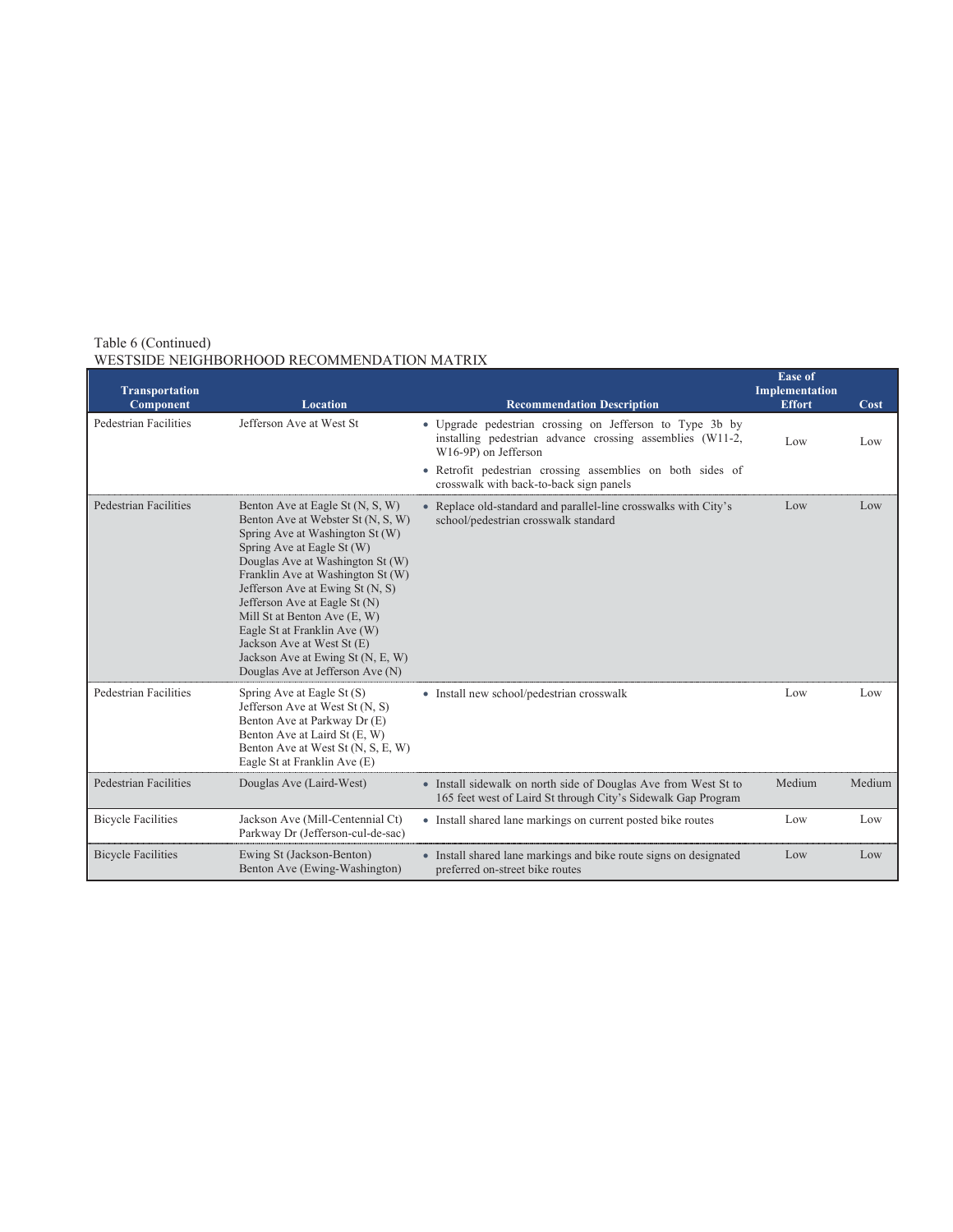| <b>Transportation</b><br>Component | <b>Location</b>                                                                                                                                                                                                                                                                                                                                                                                                                                                                                                                                    | <b>Recommendation Description</b>                                                                                                | <b>Ease of</b><br>Implementation<br><b>Effort</b> | Cost   |
|------------------------------------|----------------------------------------------------------------------------------------------------------------------------------------------------------------------------------------------------------------------------------------------------------------------------------------------------------------------------------------------------------------------------------------------------------------------------------------------------------------------------------------------------------------------------------------------------|----------------------------------------------------------------------------------------------------------------------------------|---------------------------------------------------|--------|
| Striping & Signage                 | Neighborhood-wide                                                                                                                                                                                                                                                                                                                                                                                                                                                                                                                                  | • Inspect all traffic sign locations and trim trees within City<br>right-of-way to improve visibility of signs                   | Low                                               | Low    |
| Striping & Signage                 | Benton Ave at Mill St<br>Benton Ave at Eagle St<br>Spring Ave at Washington St                                                                                                                                                                                                                                                                                                                                                                                                                                                                     | • Remove Stop for Children in Crosswalk signs located beneath<br>the Stop signs                                                  | Low                                               | Low    |
| Striping & Signage                 | Jackson Ave at West St (N, E, S, W)<br>Spring Ave at Webster (N, E, S, W)<br>Benton Ave at West St (N, E, S, W)<br>Benton Ave at Webster St (N, S, W)<br>Benton Ave at Eagle St (N, S, W)<br>Van Buren Ave at Webster (N, E)<br>Van Buren Avenue at Eagle Street<br>Eagle St at Spring Ave (S)<br>Franklin Ave at Eagle St (E, W)<br>Franklin Ave at Washington St (W)<br>Douglas Ave at Washington St (W)<br>Douglas Ave at Mill St (E, W)<br>Jefferson Ave at Mill St (E, W)<br>West St at Jefferson Ave (N, S)<br>Benton Ave at Laird St (E, W) | • Install stop lines at stop controlled locations with crosswalks                                                                | Low                                               | Low    |
| Traffic Volumes & Speeds           | Eagle St (Benton-Jefferson)                                                                                                                                                                                                                                                                                                                                                                                                                                                                                                                        | • Convert Eagle St to one-way southbound operation between<br>Benton Ave and Jefferson Ave                                       | Medium                                            | Medium |
|                                    |                                                                                                                                                                                                                                                                                                                                                                                                                                                                                                                                                    | • Allow on-street parking on east side of Eagle St except on school<br>days during drop-off/pick-up (7:45-8:15 AM; 2:15-2:45 PM) |                                                   |        |
| Traffic Volumes & Speeds           | Eagle St at Benton Ave                                                                                                                                                                                                                                                                                                                                                                                                                                                                                                                             | • Refresh SCHOOL word marking                                                                                                    | Low                                               | Low    |
| Traffic Volumes & Speeds           | Spring Ave east of Webster St<br>Spring Ave west of Washington<br>Douglas Ave east of Webster St<br>Douglas west of Washington St                                                                                                                                                                                                                                                                                                                                                                                                                  | • Install SCHOOL word marking                                                                                                    | Low                                               | Low    |
| Traffic Volumes & Speeds           | Eagle St (Douglas-Franklin)                                                                                                                                                                                                                                                                                                                                                                                                                                                                                                                        | • Install SLOW or speed limit pavement marking on southbound<br>Eagle St                                                         | Low                                               | Low    |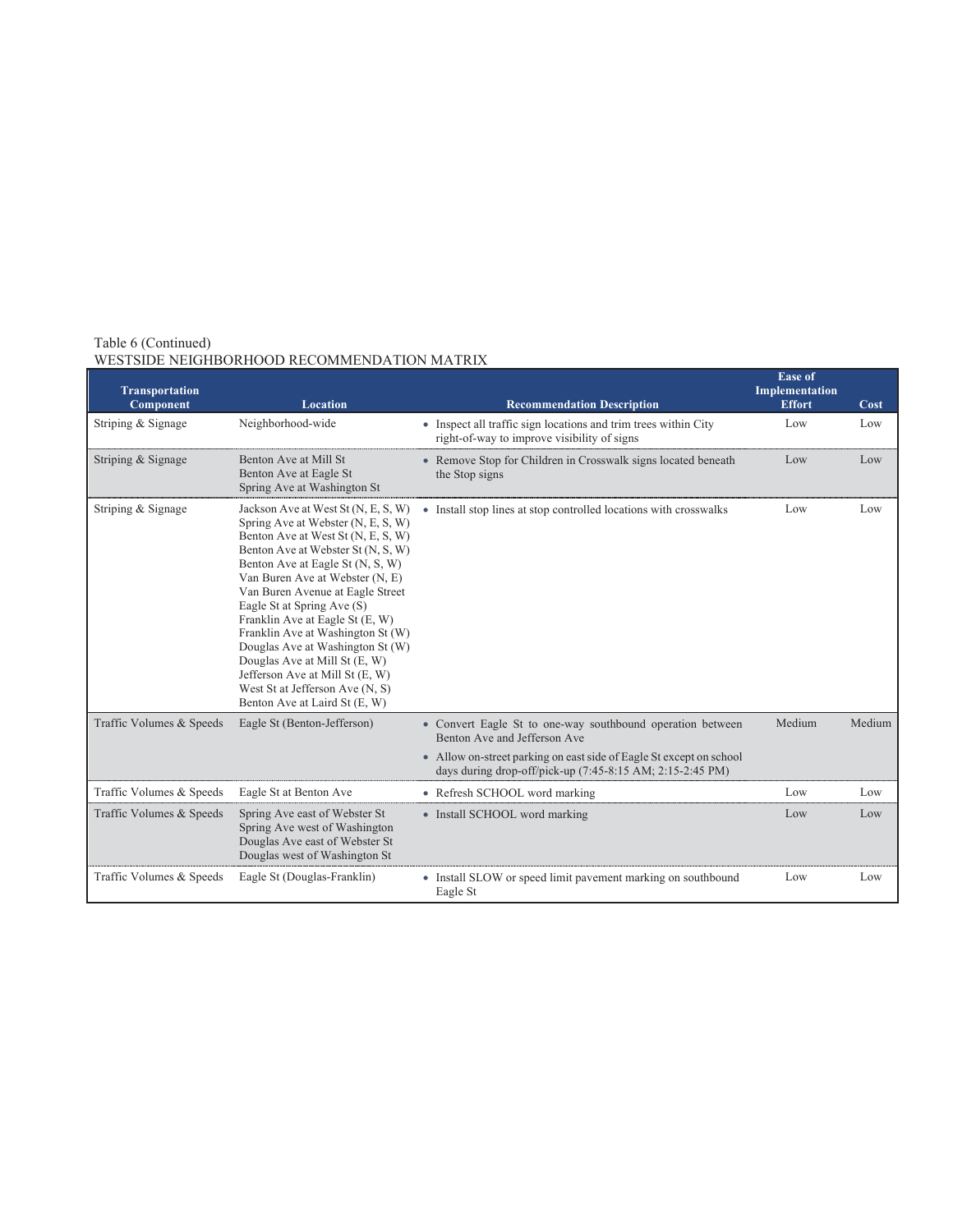| <b>Transportation</b>    |                                                                                                                                                                                                                                                                                                                                                                                                                                                                                                      |                                                                                                                     | <b>Ease of</b><br>Implementation |      |
|--------------------------|------------------------------------------------------------------------------------------------------------------------------------------------------------------------------------------------------------------------------------------------------------------------------------------------------------------------------------------------------------------------------------------------------------------------------------------------------------------------------------------------------|---------------------------------------------------------------------------------------------------------------------|----------------------------------|------|
| Component                | <b>Location</b>                                                                                                                                                                                                                                                                                                                                                                                                                                                                                      | <b>Recommendation Description</b>                                                                                   | <b>Effort</b>                    | Cost |
| Traffic Volumes & Speeds | Eagle St (Benton-Franklin)                                                                                                                                                                                                                                                                                                                                                                                                                                                                           | • Install SLOW or speed limit pavement marking on northbound<br>Eagle St                                            | Low                              | Low  |
| Traffic Volumes & Speeds | Eagle St south of Spring Ave<br>Eagle St south of Franklin Ave<br>Ewing St south of Spring Ave<br>Jefferson Ave east of Ewing St<br>Jefferson Ave east of Parkway<br>Jefferson Ave west of Ewing St<br>Jefferson Ave east of Parkway<br>Mill St south of Franklin Ave<br>Mill St south of Benton Ave<br>Douglas Ave east of Parkway<br>Douglas Ave west of Laird St<br>Benton Ave east of Parkway Dr<br>Benton Ave west of Ewing St<br>Benton Ave east of Fremont St<br>West St south of Douglas Ave | • Install enhanced speed limit sign                                                                                 | Low                              | Low  |
| Traffic Volumes & Speeds | Eagle St around NES                                                                                                                                                                                                                                                                                                                                                                                                                                                                                  | • Targeted speed enforcement during school arrival and<br>dismissal times                                           | Low                              | Low  |
| Traffic Volumes & Speeds | Eagle St (Spring-Benton)<br>Jefferson Ave (Douglas-Mill)<br>Mill St (Spring-Douglas)<br>Douglas Ave (Laird-Jefferson)<br>Benton Ave (Forest-Mill)<br>West St (Spring-Benton)                                                                                                                                                                                                                                                                                                                         | • Targeted speed enforcement and use of speed radar trailer                                                         | Low                              | Low  |
| Traffic Volumes & Speeds | Douglas (Webster-Washington)                                                                                                                                                                                                                                                                                                                                                                                                                                                                         | • Install Unlawful to Pass Stopped School Bus sign (IMUTCD S4-<br>1105) sign beneath 20 mph school speed zone signs | Low                              | Low  |
| Traffic Volumes & Speeds | Spring Ave (Webster-Washington)                                                                                                                                                                                                                                                                                                                                                                                                                                                                      | • Relocate 20 mph School Speed Zone signs                                                                           | Low                              | Low  |
| Traffic Volumes & Speeds | Spring Ave (Big Rail-Webster)<br>Mill St (Spring-Jefferson)                                                                                                                                                                                                                                                                                                                                                                                                                                          | • Install parking boxes                                                                                             | Low                              | Low  |